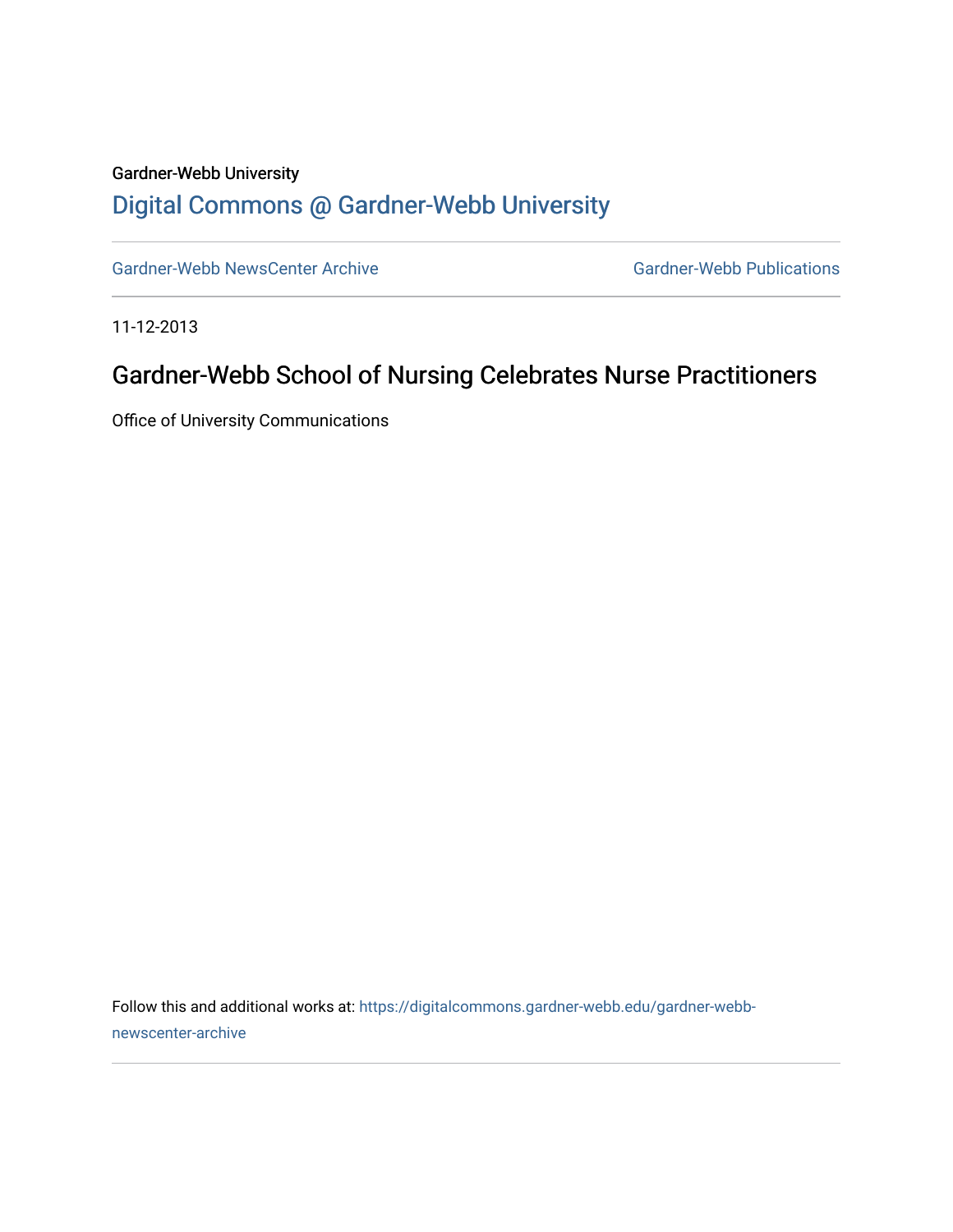## **Gardner-Webb School of Nursing Celebrates Nurse Practitioners**

**webpublish.gardner-webb.edu**[/newscenter/gardner-webb-school-of-nursing-celebrates-nurse-practitioners/](https://webpublish.gardner-webb.edu/newscenter/gardner-webb-school-of-nursing-celebrates-nurse-practitioners/)

Office of University Communications **November 12, 2013** November 12, 2013

*Advanced Registered Nurse Profession Services Over 900 Million*

BOILING SPRINGS, N.C. – Gardner-Webb University's School of Nursing, along with U.S. Congress, the health care industry, and other groups, is bringing awareness to the importance of nurse practitioners in honor of National Nurse Practitioner Week through Nov. 13. Gardner-Webb enrolled its first cohort of Master of Science in Nursing – Family Nurse Practitioner (FNP) students in January.

"The program consists of both face to face and online course offerings with over eight semesters or three years of part time study," said Dr. Anna Hamrick, assistant professor and director of the FNP program at Gardner-Webb. "Nurse practitioners emphasize the health and well-being of the whole person in their approach, including helping patients make educated health care decisions and lifestyle choices."

According to the American Association of Nurse Practitioners (AANP), the confidence patients have in nurse practitioners has been demonstrated by more than 916 million visits made to see them each year. The AANP also reports that there are presently over 171,000 of them practicing in America.

Hamrick shared, "Nurse practitioners offer high-quality, cost-effective, patient-centered health care. They provide a full range of services, such as ordering, performing, and interpreting diagnostic tests, diagnosing and treating acute and chronic conditions, and prescribing medications and treatments."

For consideration into GWU's Family Nurse Practitioner program, students must be registered nurses with a bachelor's degree and a minimum of two years of RN experience. They must complete a masters or doctoral degree program and have advanced clinical training beyond their initial professional registered nurse preparation. Upon completion of the academic program, students apply for national certification. Nurse practitioners are licensed by individual states and can prescribe medications in all 50 states.

"A key point from the 2010 '*The Future of Nursing: Leading Change'*, an advanced health report from the Institute of Medicine was that nurses should achieve higher levels of education through an improved education system that promotes seamless progression. Gardner-Webb is aligned to meet this recommendation by offering one of the most comprehensive nursing programs in the country," explained Hamrick.